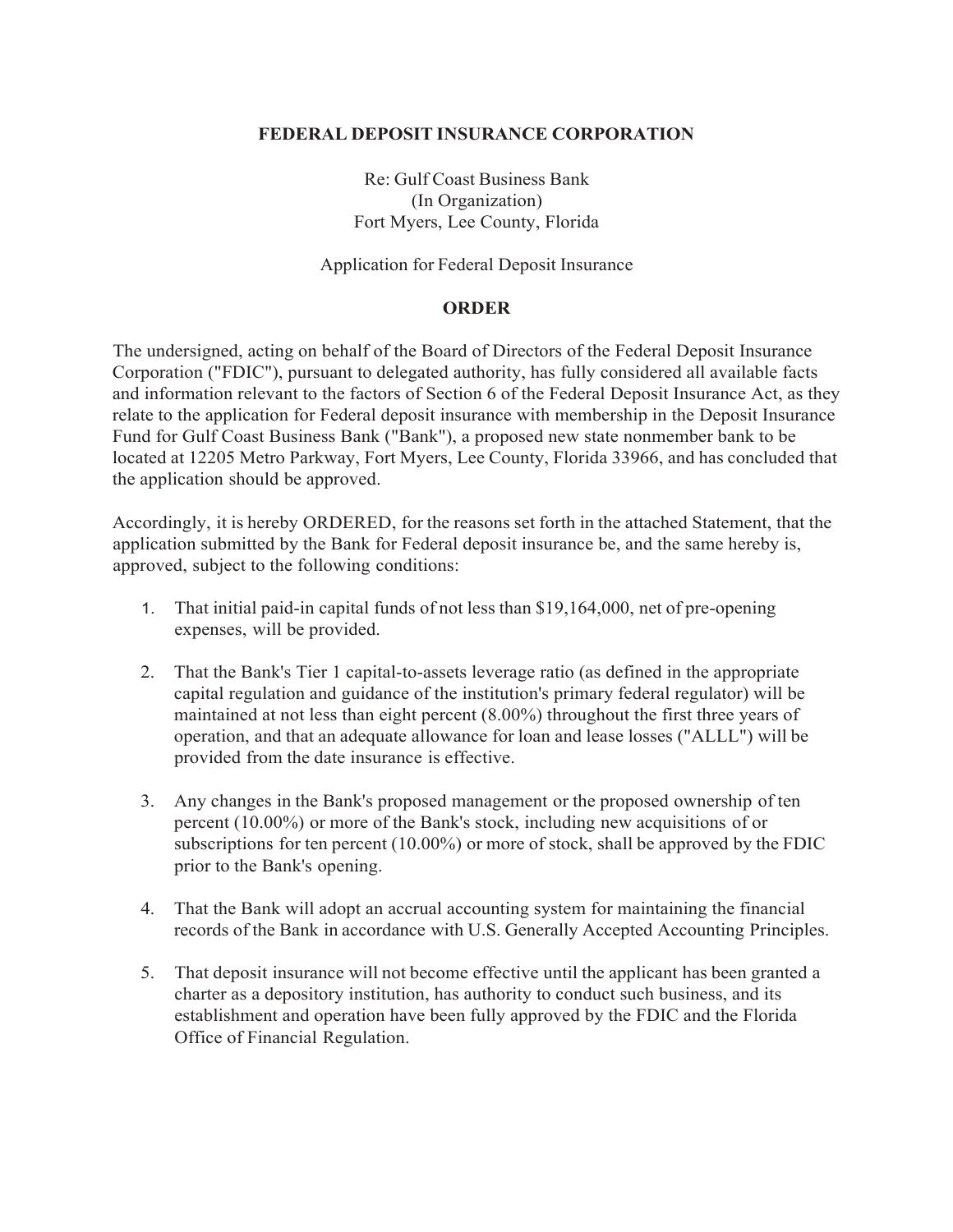- 6. Where applicable, full disclosure has been made to all proposed directors and stockholders of the facts concerning the interest of any insider in any transactions being effected or then contemplated, including the identity of the parties to the transaction and the terms and costs involved. An insider is one who is or is proposed to be a director, officer, or incorporator of an applicant; a shareholder who directly or indirectly controls 10 percent or more of any class of the applicant's outstanding voting stock; or the associates or interests of any such person.
- 7. Prior to opening, the person selected to serve as the Information Technology Security Officer shall be acceptable to the FDIC's Atlanta Regional Director.
- 8. Prior to opening, the bank will appoint a director with executive bank experience that shall be acceptable to the FDIC's Atlanta Regional Director.
- 9. The applicant will have adequate fidelity coverage.
- 10. The institution will obtain an audit of its financial statements by an independent public accountant annually for at least the first three years after deposit insurance is effective and submit to the FDIC's Atlanta Regional Office (i) a copy of the audited annual financial statements and the independent public auditor's report thereon within 90 days after the end of the institution's fiscal year, (ii) a copy of any other reports by the independent auditor (including any management letters) within 15 days after their receipt by the institution, and (iii) written notification within 15 days when a change in the institution's independent auditor occurs.
- 11. The Bank must operate within the parameters of the business plan submitted to the FDIC. During the first three years of operation, the Bank shall seek the prior approval of the FDIC's Atlanta Regional Director for any proposed major deviation or material change from the submitted business plan.
- 12. During the first three years of operation, the institution must notify the FDIC's Atlanta Regional Director of any plans to establish a loan production office at least 60 days prior to opening the facility.
- 13. That, during the Bank's first three years of operation the Bank will obtain the prior written non-objection of FDIC's Atlanta Regional Director for the addition of any individual to the board of directors or the employment of any individual as a senior executive officer of the Bank.
- 14. That, prior to opening, the Bank shall provide to the FDIC Atlanta Regional Director, the final employment agreements, Stock Warrant Plan, compensation arrangements (including bonus plans) for the Bank's senior executive officers; obtain the prior written non-objection of the FDIC Atlanta Regional Director for those agreements and compensation arrangements prior to execution if they were not previously reviewed by the FDIC as part of the application for Federal deposit insurance.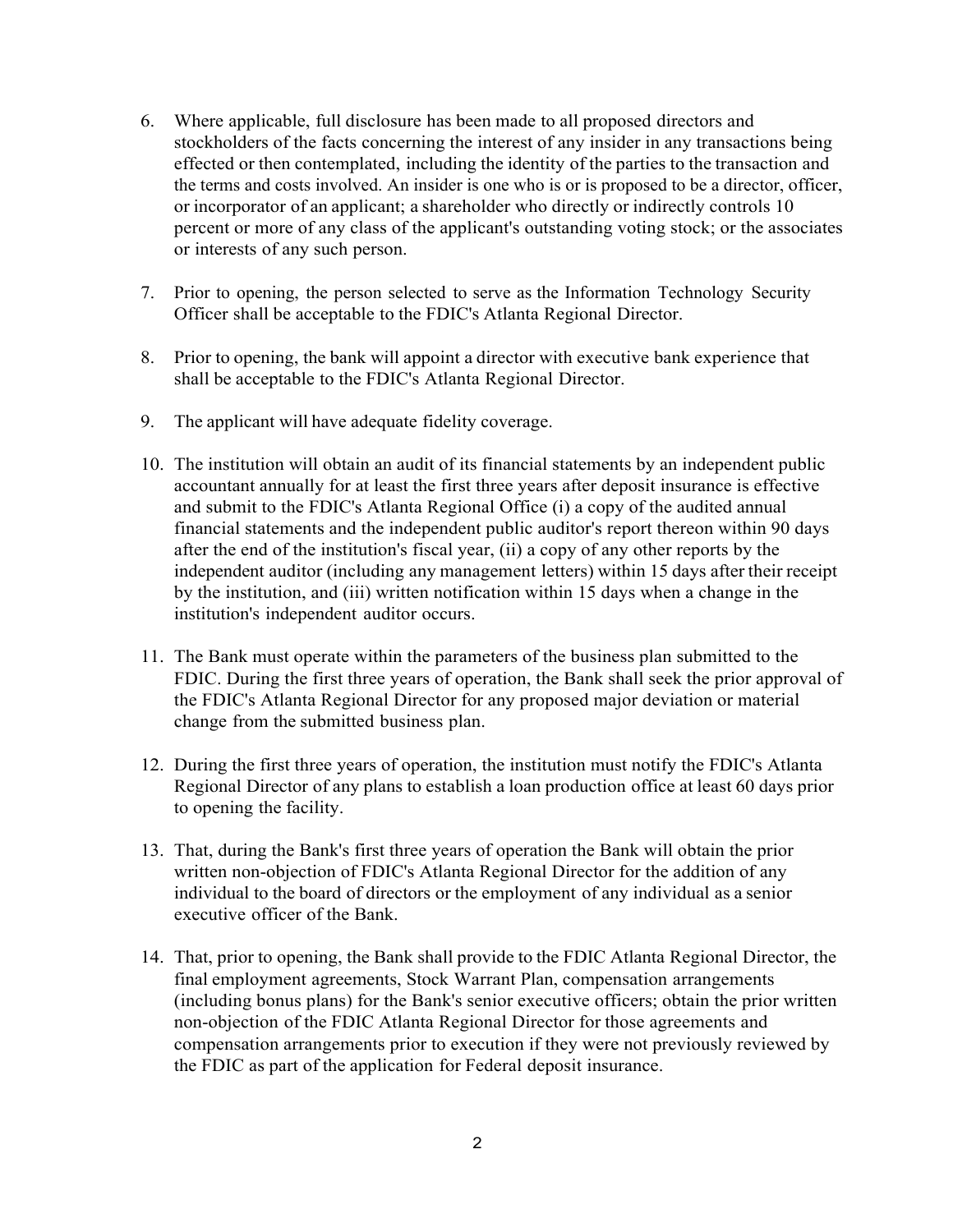- 15. That, the approval granted in this Order will expire if Federal deposit insurance has not become effective within one year from the date of this Order, unless a written request for an extension of time has been approved by the FDIC.
- 16. Until the FDIC's conditional commitment becomes effective, the FDIC retains the right to alter, suspend, or withdraw its commitment if warranted.

By Order of the Regional Director of the Atlanta Regional Office, acting pursuant to delegated authority for the Board of Directors of the FDIC.

Dated in Atlanta, Georgia, this 5th day of November, 2021.

/ S / John P. Henrie Regional Director